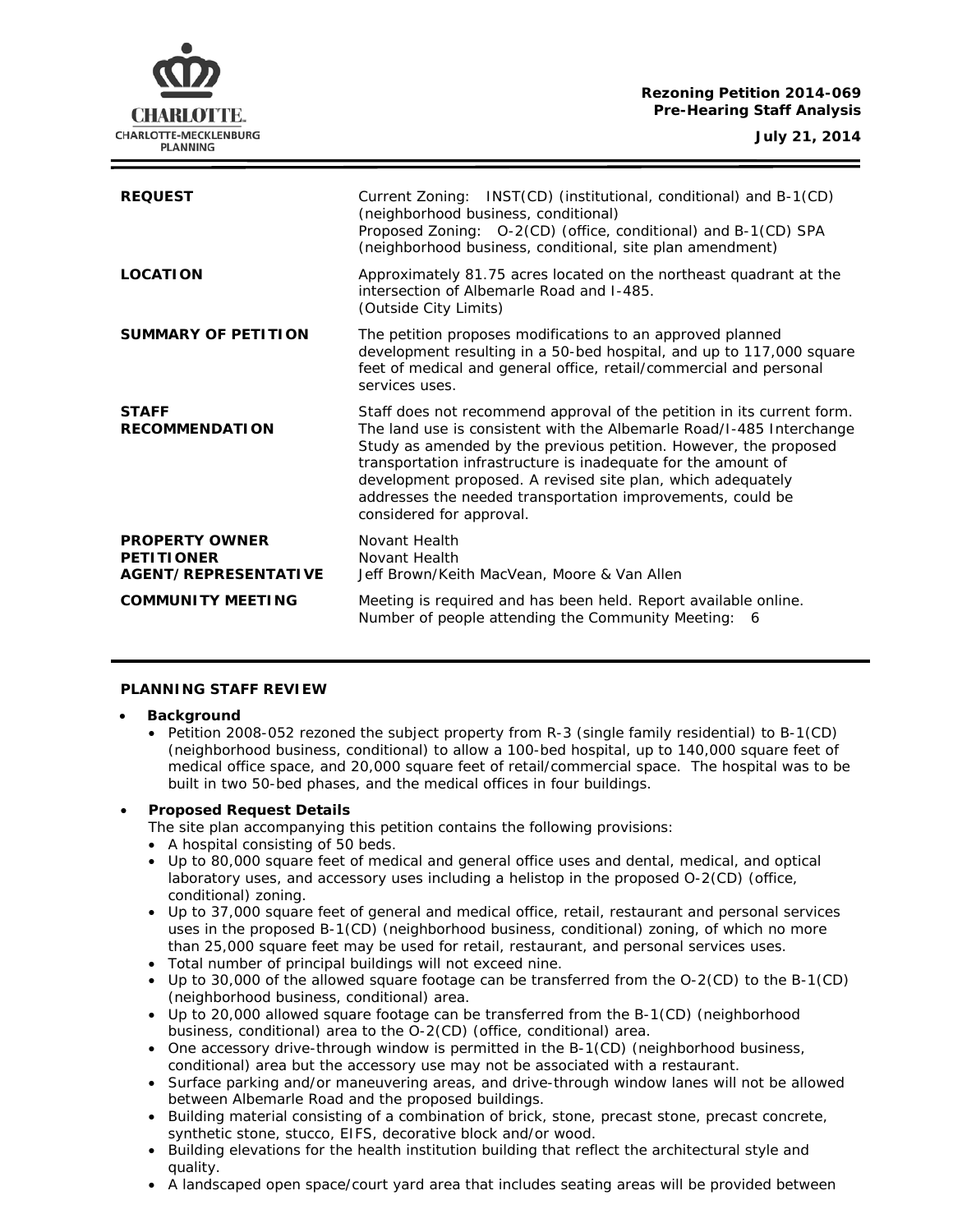proposed buildings along Albemarle Road.

- A Class "C" buffer and undisturbed landscaping will be provided along Interstate 485.
- A 75-foot Class "B" buffer will be provided along the site's other boundaries.
- Transportation improvements include:
	- An eastbound restrictive leftover on Albemarle Road into the site at Public Street #1.
	- Median break on Albemarle Road to the west will be closed upon installation of the restrictive leftover.
	- Extension of existing left turn lane on Albemarle Road.
	- A channelized westbound right turn lane into the proposed development on Albemarle Road.
	- A two-lane cross-section with an ingress and egress lane at the intersection of Public Street #1 and Albemarle Road, with a channelized southbound egress lane placed under stopcontrolled conditions.
	- An exclusive westbound turn lane on Albemarle Road to accommodate U-turn movements, and an accompanying modification of the traffic signal to incorporate an additional left-turn phase, in addition to construction of a bulb-out to accommodate the U-turning movements.
	- Certificates of occupancy for proposed uses contingent upon phased completion of roadway improvements and either re-evaluation of the operation of the roadway improvements to show that additional capacity is available that will support additional development or the extension of Public Street #1 to the east and connection to a north/south road that will provide full movement access to Albemarle Road.

### • **Existing Zoning and Land Use**

- The subject property is currently vacant. Properties east of Interstate 485 are zoned R-3 (single family residential) and are developed with rural residences or are vacant. West of Interstate 485 is single family dwellings and vacant property in R-3 (single family residential) zoning. Mint Hill's jurisdiction is located to the south across Albemarle Road.
- **Rezoning History in Area**
	- There have been no recent rezonings in the immediate area.
- **Public Plans and Policies**
	- The *Albemarle Road/I-485 Interchange Study* (2003), as modified by a previous rezoning, recommends an institutional use and supporting office and retail uses.
	- The petition is consistent with *the Albemarle Road/I-485 Interchange Study*.

**DEPARTMENT COMMENTS** (see full department reports online)

- **Charlotte Area Transit System:** CATS requests the petitioner provide a public street turnaround, such as a cul-de-sac bulb, in order to facilitate transit service until adjoining development creates more street network. As an alternative, the petitioner may include a public easement across connecting private streets to provide a turnaround for a CATS fixed route.
- **Charlotte Department of Neighborhood & Business Services:** No issues.
- **Transportation:** As proposed, CDOT does not believe there is adequate transportation infrastructure to support the intensity of the proposed development in Phase I and Phase II. Vehicular queuing is anticipate and may occur on proposed Public Street #1 past the proposed Hospital's access onto the subject street in Phase I under the proposed entitlements. The need for additional infrastructure is anticipated, ideally the construction of the East-West connector street in Phase I as identified on the existing conditional plan. CDOT is willing to work with the petitioner to identify infrastructure and/or reduced entitlement scenarios.
	- **Vehicle Trip Generation:** Current Zoning: 11,300 trips per day. Proposed Zoning: 9,000 trips per day.
	- **Connectivity:** No issues.
- **Charlotte-Mecklenburg Schools:** Non-residential petitions do not impact the number of students attending local schools.
- **Charlotte-Mecklenburg Storm Water Services:** No issues.
- **Charlotte-Mecklenburg Utilities:** No comments received.
- **Engineering and Property Management:** No issues.
- **Mecklenburg County Land Use and Environmental Services Agency:** No comments received.